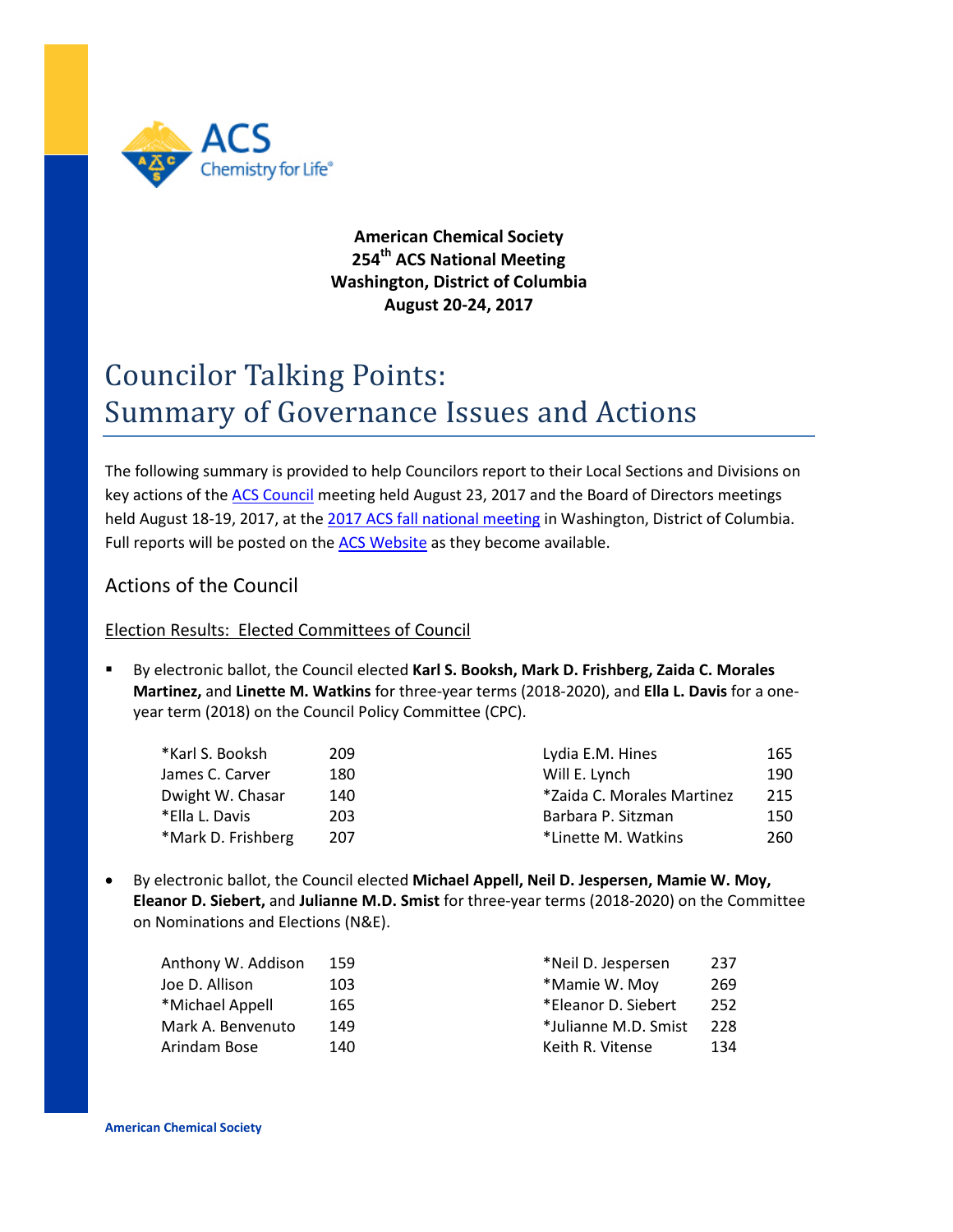• By electronic ballot, the Council elected **Mitchell R. M. Bruce, Jetty Duffy-Matzner, Martha G. Hollomon, Diane Krone,** and **Robert A. Pribush** for three-year terms (2018-2020) on the Committee on Committees (ConC).

| *Mitchell R. M. Bruce 225 |     | Judith M. Iriarte-Gross 163 |     |
|---------------------------|-----|-----------------------------|-----|
| *Jetty Duffy-Matzner 223  |     | Russell W. Johnson          | 123 |
| <b>Rick Ewing</b>         | 177 | *Diane Krone                | 192 |
| Barbara R. Hillery        | 115 | *Robert A. Pribush          | 227 |
| *Martha G. Hollomon 187   |     | Susan M. Schelble           | 184 |
|                           |     |                             |     |

#### Other Council Actions

#### **Amendments to the ACS Bylaws**

 A recommendation by the Committee on Membership Affairs that Council approve the Petition on International Chemical Sciences Chapters narrowly failed to achieve the twothirds majority required to amend the Bylaws. The proposal would have amended Bylaw IX, Section 4, to permit financial support for International Chemical Sciences Chapters and to remove language from the Bylaws prohibiting Chapters from having representation on Council.

#### **Probationary Division of Space Chemistry**

 The Council defeated a proposal from the Committee on Divisional Activities that it establish a probationary Division of Space Chemistry, effective January 1, 2018.

#### **Change in Local Section Territory**

 On the recommendation of the Committee on Local Section Activities, the Council approved a petition from the South Jersey Local Section to annex the unassigned and adjacent territory of Ocean County, New Jersey.

#### **Resolutions**

 The Council passed resolutions in memory of deceased Councilors; acknowledging President Allison A. Campbell's service as presiding officer of the Council; and in gratitude for the officers and members of the Chemical Society of Washington, the host Section for the 254th National Meeting, the divisional program chairs and symposium organizers, and ACS staff.

#### Highlights from Committee Reports

#### *Nominations and Elections*

The Committee on Nominations and Elections solicits Councilors' input of qualified individuals for President-Elect and/or Directors for future consideration. Suggestions may be sent to [nomelect@acs.org.](mailto:nomelect@acs.org)

#### **American Chemical Society 2**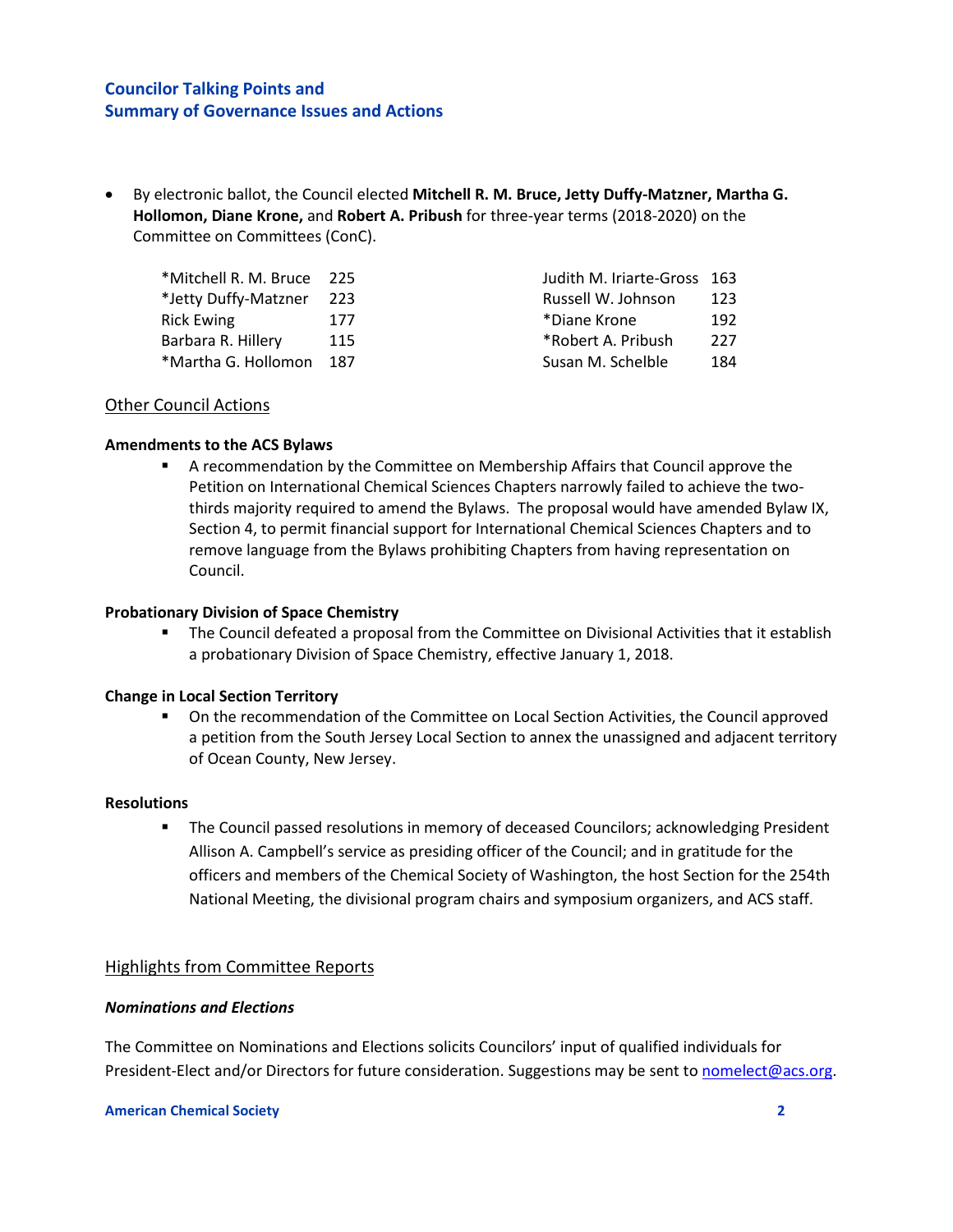Ballots for the 2017 fall national election will be distributed on September 29, with a voting deadline four weeks later, on October 27. In a change of procedures, all members with an email address on file and eligible to vote will receive an electronic ballot with the option to request a paper ballot. Those members with no email address on file will be sent a paper ballot with the option to still vote electronically. The ACS election vendor, Survey & Ballot Systems, will send three email reminders during the voting period to those who have not voted as of the reminder date.

#### *Budget and Finance*

The Society's 2017 Probable 1 Projection calls for a Net from Operations of \$25.3 million. This is \$2.1 million favorable to the Approved Budget and \$1.6 million higher than 2016. Total revenues are projected to be \$553.0 million, which is \$2.4 million unfavorable to the budget, but 5.0% higher than the prior year. Total expenses are projected at \$527.6 million, which is \$4.5 million favorable to the budget, and 4.9% higher than 2016.

The Committee considered several program funding requests for 2018, and on its recommendations, the Board subsequently approved funding for the *ACS Online Course in Laboratory Safety* and the *New Faculty Workshop Series* for inclusion in the 2018 Proposed Budget and the 2019-2020 Forecast.

Additional information can be found at [www.acs.org,](http://www.acs.org/) at the bottom of the page, click 'About ACS', then 'Financial'. There you will find several years of the Society's audited financial statements and IRS 990 filings.

#### *Washington Meeting Attendance*

The theme of the 254<sup>th</sup> ACS National Meeting was "Chemistry's Impact on the Global Economy." As of Tuesday evening, August 22, attendance was:

| <b>Attendees</b> | 7,938  |
|------------------|--------|
| Students         | 2,997  |
| Exhibitors       | 1,068  |
| Expo only        | 475    |
| Guest            | 426    |
| <b>Total</b>     | 12.904 |

#### *Petitions to Amend the Constitution and Bylaws*

New petitions to amend the Constitution or Bylaws must be received by the Executive Director no later than November 29 to be included in the Council agenda for consideration at the spring 2018 meeting in New Orleans. Contact the Committee on Constitution and Bylaws with any questions or requests for information a[t bylaws@acs.org](mailto:bylaws@acs.org)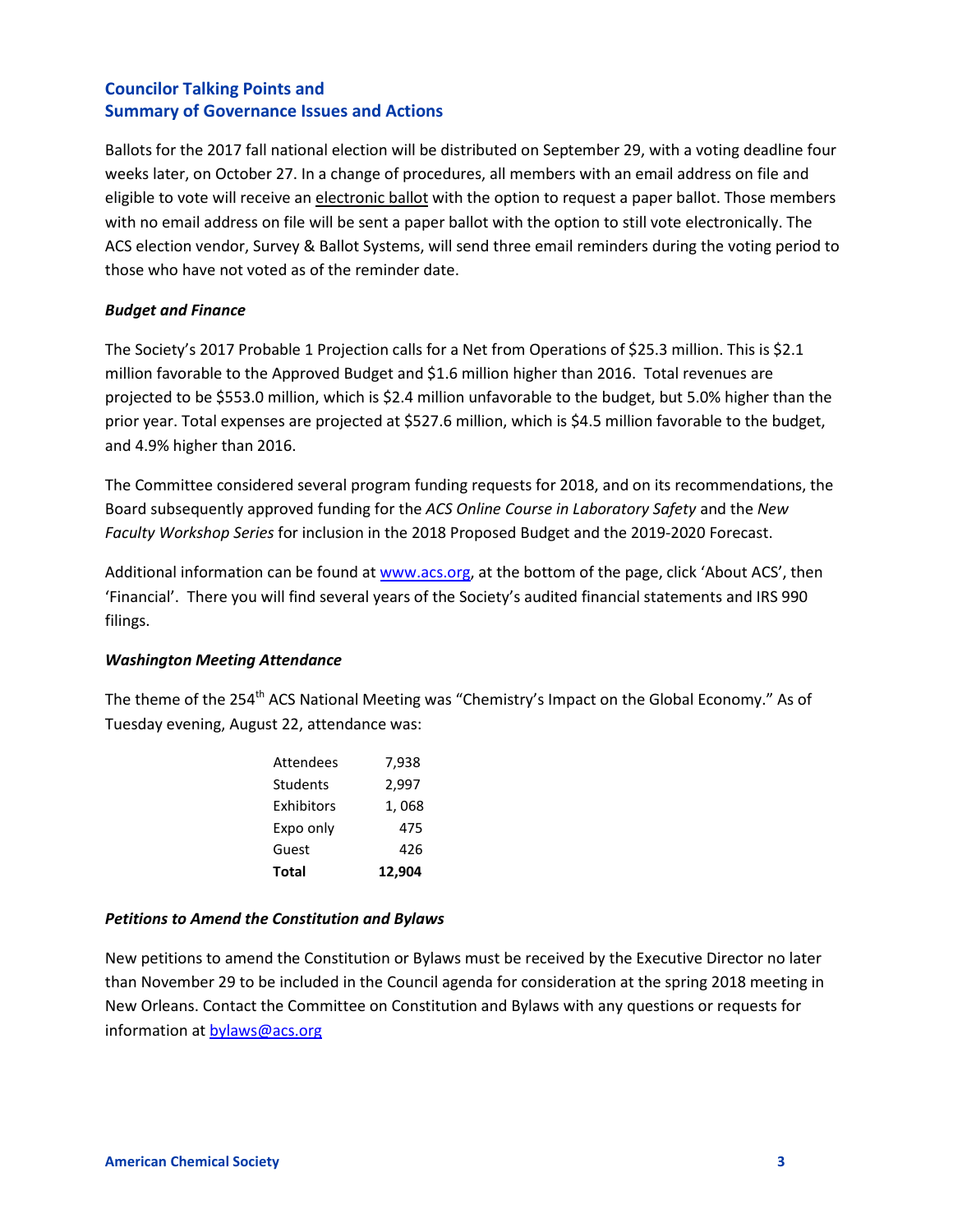# Actions of the Board of Directors

#### *The Board's Executive Session*

At this meeting, the ACS Board of Directors considered a number of key strategic issues and responded with several actions.

#### **The Board's Committees**

The Board of Directors received and discussed reports from its committees on the Petroleum Research Fund, Strategic Planning, Corporation Associates, Executive Compensation, Professional and Member Relations, the Society Committee on Budget and Finance, the ACS Governing Board for Publishing, and the Joint Board-Council Task Force on Governance Design.

- On the recommendation of the Committee on Professional and Member Relations, the Board voted to approve the Society's nominees for the 2018 Perkin Medal, and the 2018 National Science Board Public Service Award.
- On the recommendation of the Joint Board-Council Committee on Publications and an Editor Selection Committee, the Board voted to approve the appointment and reappointment of several editors-in-chief for ACS journals.
- On the recommendation of the Society Committee on Budget and Finance, the Board voted to approve the advance member registration fee for national meetings held in 2018 at \$475; and to authorize two new program funding requests: an *ACS Online Course in Laboratory Safety*, and a *New Faculty Workshop Series*.

#### **The Executive Director/CEO Report**

• The Executive Director/CEO and his direct reports provided updates to the Board on the activities of Chemical Abstracts Service (CAS) and the ACS Publications Division. He offered current and proposed strategies to increase membership in the Society; reported on safety initiatives, resources and security; and provided an update on the Atlantic Basin Conference on Chemistry (ABCChem) scheduled for January 2018. As part of his report, he invited the Treasurer to brief the Board on the Enterprise Financial Systems Program (EFSP), which is unifying several financial operations for Society staff; the Financial Planning Conference in early November; and ACS Development Activities.

#### **Other Society Business**

• The Board held discussions with members of the Presidential Succession on their current activities and those planned for 2018.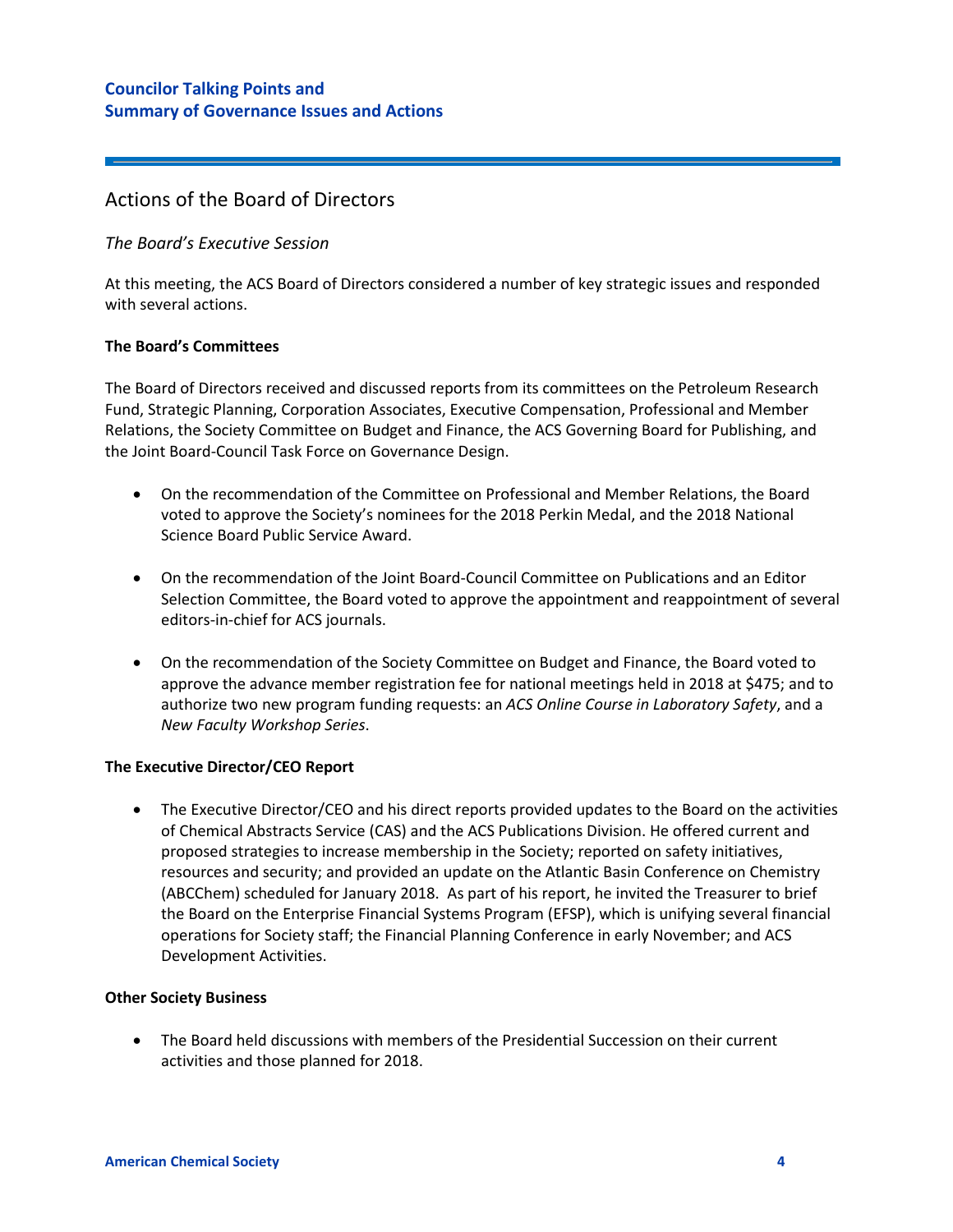• The Board also held a discussion with officers and members of the board of directors of the National Organization for the Professional Advancement of Black Chemists and Chemical Engineers (NOBCChE) on what governance participation might look like at the organizations' annual meetings, possible meetings between ACS and NOBCChE at the ACS Leadership Institute, dual membership between both organizations, strategic alliances of student chapters at the local section and regional levels, and ACS Board participation at NOBCChE Annual Conferences.

## *The Board's Regular Session*

The Board held a well-attended regular session which featured a discussion on the role ACS and its members play in advocating for adoption of important public policy priorities to foster scientific advancement and innovation. Mr. Glenn Ruskin, Director, External Affairs & Communications in the Office of the Secretary and General Counsel, and Mr. Anthony Pitagno, Director of Government Affairs and Outreach, External Affairs & Communications, spoke about the critically important role federal investment in basic research plays in driving U.S. innovation, job creation and economic growth. A question and answer session followed the presentation, first with the presenters, and then with the Board for general concerns and comments.

Prior to the presentation, members of the presidential succession and the Executive Director and CEO offered brief reports on their activities. The officers provided more extensive reports on their activities and/or future plans as part of their written and oral reports to the Council.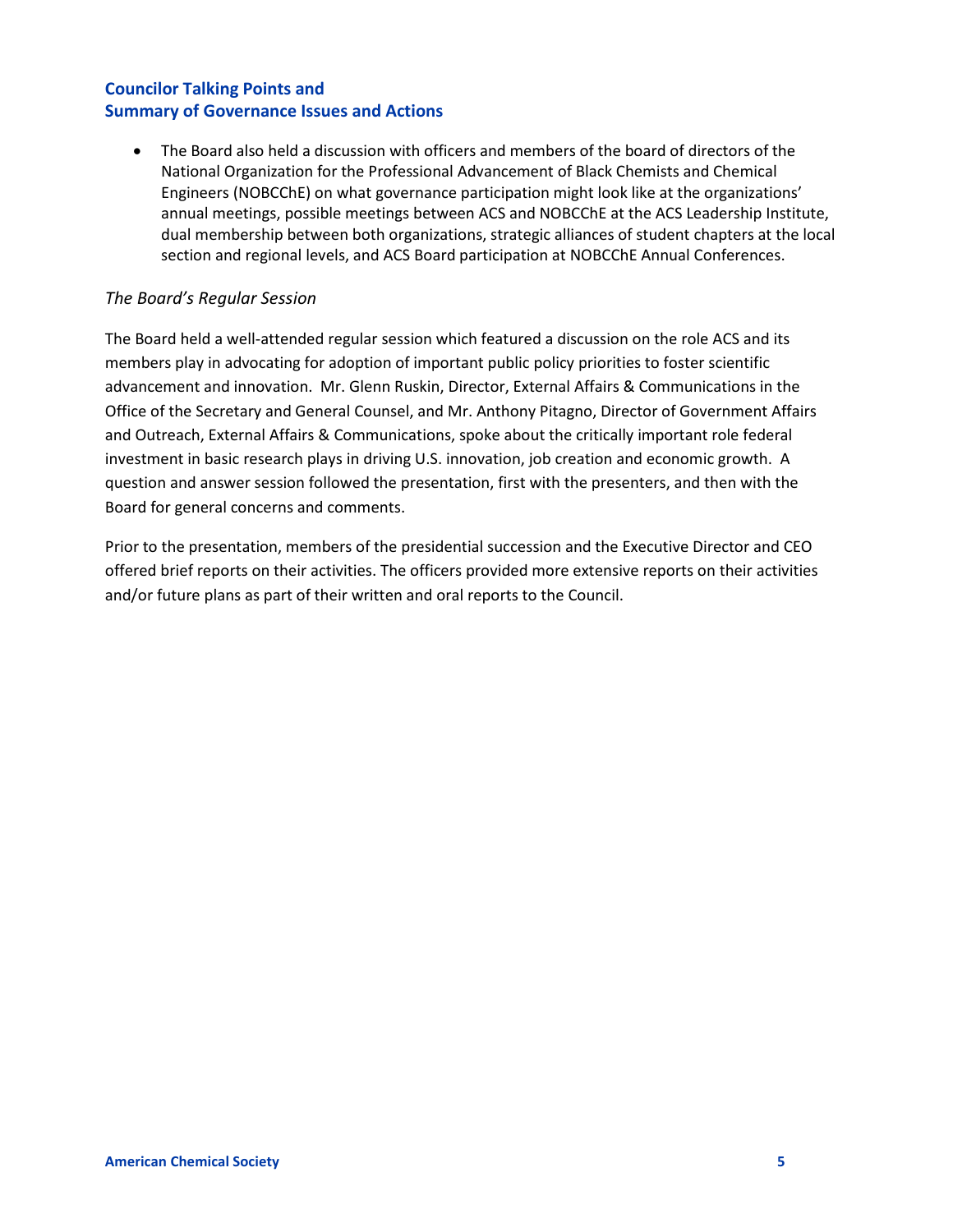## **SUPPLEMENTAL INFORMATION FOR COUNCILORS**

The following is a list of URLs and email addresses for supplemental information presented in reports at the Council meeting.

#### **Officers**

Allison A. Campbell, President and acampbell@acs.org Peter K. Dorhout, President-Elect [p.dorhout@acs.org](mailto:p.dorhout@acs.org) Donna J. Nelson, Immediate Past President [djnelson@ou.edu](mailto:djnelson@ou.edu)

#### **ACS Offices**

Office of the Executive Director & CEO executive director @acs.org Office of the Secretary & General Counsel [secretary@acs.org](mailto:secretary@acs.org)

#### **Committees**

**Budget and Finance** [bffeedback@acs.org](mailto:bffeedback@acs.org) [www.acs.org](http://www.acs.org/)  $\rightarrow$  About ACS  $\rightarrow$  Financial

# **Chemical Abstracts**

[wdcornell@yahoo.com](mailto:wdcornell@yahoo.com)

#### **Chemical Safety**

[safety@acs.org](mailto:safety@acs.org) Safety in Academic Chemical Laboratories[: www.acs.org/SACL](http://www.acs.org/SACL)

**Constitution and Bylaws** [bylaws@acs.org](mailto:bylaws@acs.org)  Governing Documents[: www.acs.org/bulletin5](http://www.acs.org/bulletin5)

**Economic and Professional Affairs** Work-related Visa Working Group[: policy@acs.org](mailto:policy@acs.org)

#### **International Activities** Asia-Pacific International Chapters Conference[: www.acs.org/APICC](http://www.acs.org/APICC)

**Local Section Activities** [www.acs.org/getinvolved](http://www.acs.org/getinvolved)

**Minority Affairs** Donate to ACS Scholars: [www.donate.acs.org](http://www.donate.acs.org/)